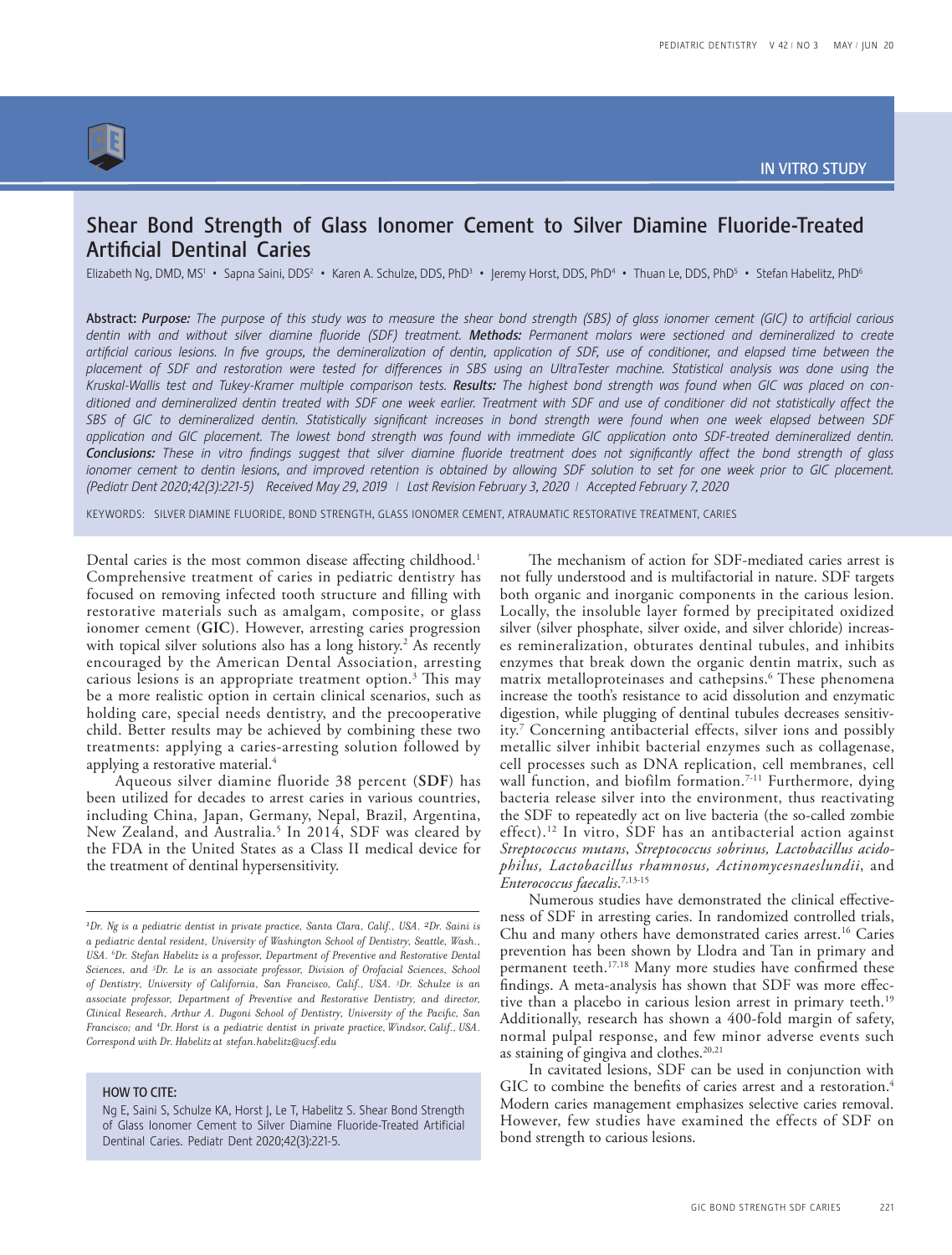The purposes of this study were to: (1) measure the shear bond strength of a glass ionomer cement to artificial carious lesions in dentin with and without the application of silver diamine fluoride; and (2) examine the effect of conditioner use and time-lapse between SDF application and restoration placement.

## Methods

Fifty-three noncarious extracted human permanent molars were used for this study. Teeth were extracted for clinical reasons only and collected without documentation or personal identifiers; thus, this study is exempt from requiring human subject board review. The teeth were randomly divided into five groups.

All extracted molars were sterilized via gamma irradiation for 24 hours.<sup>22</sup> Then, they were sectioned along the occlusal plane to expose the dentin just gingival to the dentinoenamel junction and polished with 400-grit silicon carbide sandpaper. Samples were stored in deionized water for one week. Sectioned molars were coated with nail varnish (no. 270, Revlon, Inc., New York, N.Y., USA) to expose a three-mm by three-mm window of dentin. Specimens from groups two to five were exposed to a demineralizing solution of acetic acid to create artificial carious lesions (66 hours on a rocker in 0.05M acetate buffer containing 2.2 mM calcium and phosphate at pH 5.0), as described elsewhere.<sup>23</sup> Previous studies have shown that this treatment creates an artificial lesion of approximately 140-µm depth and yields a reproducible flat demineralized zone consistent with standards required for measuring shear bond strength (SBS).<sup>24</sup> All samples were then mounted in a specimen holder (2.5-cm diameter by three-cm height cylinder) using a dental microstone (Hydrock/Rapid Stone, Kerr Dental, Romulus, Mich., USA). One hour after the samples were embedded in stone, all samples were stored in 100 percent humidity.

Five groups of samples (N equals 10 to 12) were prepared with the following materials, where indicated as follows, following manufacturers' instructions. Conditioner: GC Cavity Conditioner (GC America Inc., Alsip, Illinois, USA) (20% polyacrylic acid and 3% aluminum chloride hexahydrate) was applied with a microbrush for 10s and rinsed thoroughly. SDF: Advantage Arrest Silver Diamine Fluoride 38% (Elevate Oral



Figure 1. Sample mounted in UltraTester bonding clamp with mold insert.

Care LLC, West Palm Beach, Fla., USA) was applied with a microbrush for 10 seconds and excess removed with a cotton roll. The conditioner and SDF were applied on the flat exposed dentin surface of the sample prior to insertion into a clamp. After each sample was fixed into a clamp (Figure 1), the restorative materials were inserted in a cylindrical mold that was part of the shear bond testing clamp with dimensions 2.38 mm diameter x 3 mm height (UltraTester Bonding Clamp and Bonding Mold Inserts, Ultradent Products, Inc., South Jordan, Utah, USA). GIC: GC Fuji IX GP capsules (GC America Inc., Alsip, Ill., USA) (100 percent high viscosity glass ionomer cement) were triturated for 10 seconds and applied with a plastic instrument. The mold was secured with the provided screws with sufficient pressure to maintain a level surface and gentle and steady pressure was applied with the plastic instrument to avoid extrusion of material. Fuji IX was chosen for its indication for use in posterior restorations. In all groups, samples were incubated at 100 percent humidity at 37 degrees Celsius for 24 hours to mature the cement prior to bond strength testing. One researcher completed all bonding and SBS testing.

Preparation of testing groups:

- 1. Sound dentin, conditioner, GIC.
- 2. Demineralized dentin, conditioner, GIC.
- 3. Demineralized dentin, conditioner, SDF, GIC.
- 4. Demineralized dentin, SDF, GIC.
- 5. Demineralized dentin, conditioner, SDF, GIC placed immediately after SDF.

In groups one to four, the GIC was placed one week after SDF placement. In group five, GIC was placed immediately after SDF. The SBS in MPa was measured using the UltraTester Bond Strength Testing Machine (Ultradent Products, Inc., South Jordan, Utah, USA).



Figure 2. The first quartile, median, and third quartile MPa of shear bond strength. Whiskers denote minimum and maximum values. Black horizontal bars delineate all pairs of groups with statistical significance, with corresponding *P*-values. Pairwise comparisons were made using post hoc Tukey-Kramer testing. Group 1: sound dentin, conditioner, and glass ionomer cement. Group 2: demineralized dentin, conditioner, and GIC. Group 3: demineralized dentin, conditioner, silver diamine fluoride, and GIC. Group 4: demineralized dentin, SDF, and GIC. Group 5: demineralized dentin, conditioner, SDF, and GIC placed immediately after SDF.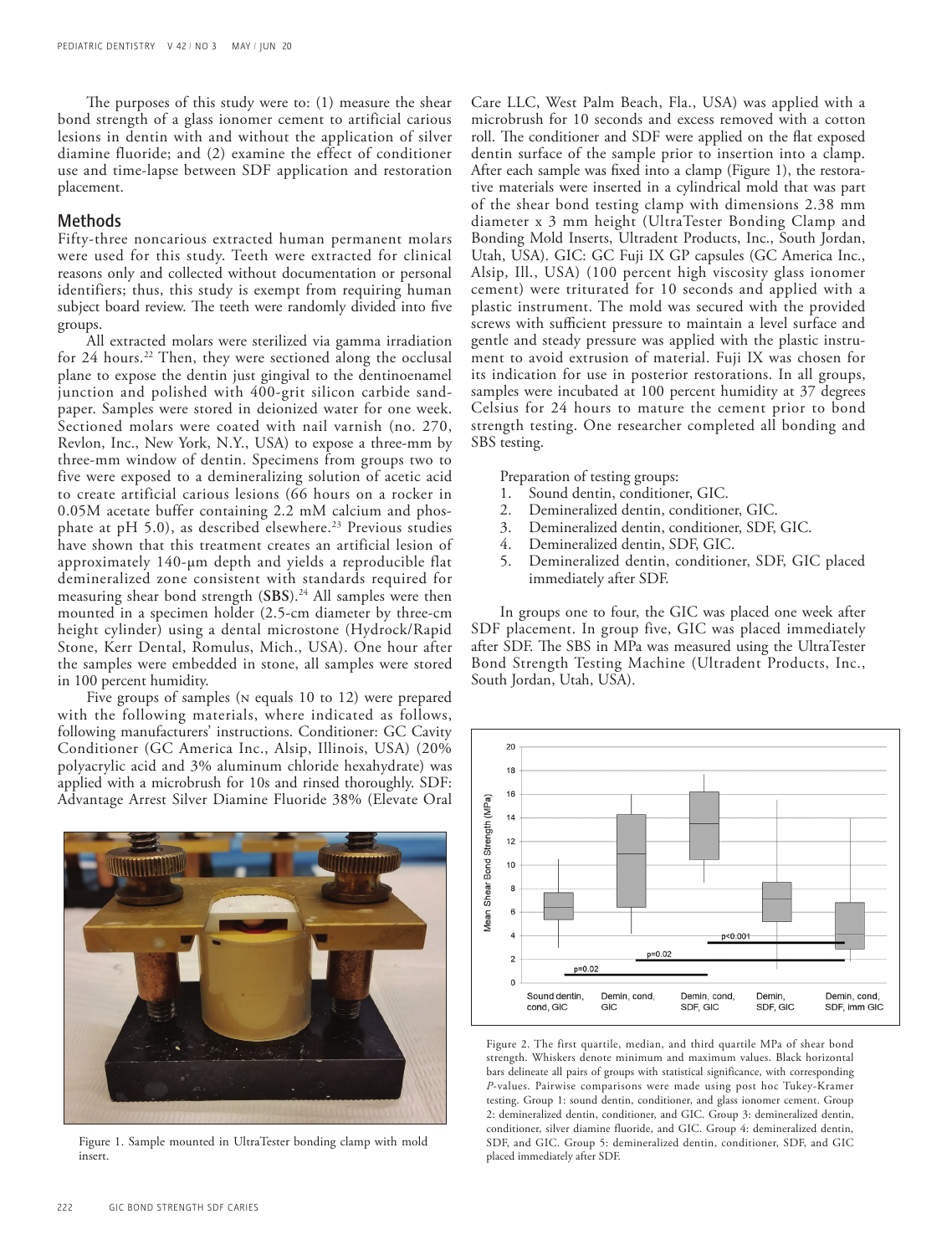A sample size of 10 was chosen per group. Since the data were not normally distributed based on a Kolmogorov-Smirnov test, the Kruskal-Wallis test was used to determine that there was a difference among groups. Post hoc Tukey-Kramer testing was used to look at pairwise comparisons at a significance level of *P*=0.05. Statistical analysis was performed using MATLAB (MATLAB R2017b software, Mathworks Inc., Natick, Mass., USA). The statistician was blinded to the groups.

#### Results

The results are summarized in Figure 2. Group one (n equals 10) had a mean SBS of 6.5 MPa (median equals 6.4, standard deviation [**SD**] equals 2.0). Group two (n equals 10) had a mean SBS of 10.4 (median equals 10.9±4.5 SD); there was no significant difference between sound dentin and demineralized dentin (*P*=0.42). Group 3 (n equals 10) had a mean SBS of 13.2 (median 13.5±3.4 SD), which is not significantly different (*P*=0.66) than that for group two, for which the only preparation difference was SDF treatment.

Group four (n equals 11) had a mean SBS of 7.4 (median equals  $7.1\pm3.8$  SD). This was not significantly different from group three; the use of conditioner did not affect bond strength (*P*=0.054). Group five (n equals 12) had a mean SBS of 5.0 (median equals 4.2±3.4 SD). This was statistically significantly different from group three; the immediate placement of GIC after SDF treatment resulted in 62 percent lower bond strength than GIC placed one week after SDF (*P*<0.001). This group had the lowest bond strength of any GIC preparation.

### **Discussion**

While some literature on this subject exists, there is a lack of information for researchers and clinicians.<sup>25,26</sup> Specifically, there is insufficient evidence on the effect of SDF on bond strength in atraumatic restorative treatments (**ART**). The objectives of this current study were to report the findings regarding SBS with various common clinical treatments.

Sound dentin (group one; mean equals 6.5±2.0 MPa) demonstrated a mean SBS within reported literature values (4.9 to 7.2 MPa) of pure GICs applied to sound dentin.27 GIC has two-fold adhesion, utilizing both micromechanical interlocking and chemical bonding mechanisms.<sup>28</sup> Weak polyacrylic acid in the cement and cavity conditioner initiate a demineralization process that is less potent than the etchant used for composite restorations.29 Once surface debris is removed, micromechanical interlocking and infiltrations by the cement occur.<sup>28</sup> Chemically, ionic bonding occurs between the polyacrylic acid carboxylate groups and the calcium ions in both enamel and dentin.30

When comparing groups two and three, the addition of SDF in group three had no statistically significant effect on the bond strength (*P*=0.66). Yet the average value for SBS increased from 10.4 to 13.2 MPa when SDF was applied, thus supporting a restorative procedure of SDF-treated caries with GIC in a clinical setting. In group three, GIC was bonded one week after SDF was applied. At this time, it was assumed that SDF penetrated the dentinal tubules and formed a hardened layer on the surface comprised of silver oxide conjugates. Studies show that silver and fluoride ions penetrate 200 to 500  $\mu$ m into dentin.<sup>31,32</sup> In the oral environment, the chemical reaction products of SDF  $[Ag(NH_3)]_2$ F and hydroxyapatite  $[Ca_{10}(PO_4)_6(OH)_2]$  are hypothesized to be calcium fluoride  $CaF<sub>2</sub>$ , silver phosphate  $Ag<sub>3</sub>PO<sub>4</sub>$ , and ammonium hydroxide  $NH<sub>4</sub>OH<sup>5,33</sup>$  It is assumed that one week of SDF exposure forms a hardened surface layer and results in a GIC bond to this layer at a similar strength compared to non-SDF treated demineralized dentin. Although this study found no significant differences in bond strength with and without the application of SDF, a clinical difference may still exist.

There was a statistically significant difference between groups three and five (*P*<0.001). In group three, the GIC was bonded one week after SDF application. By contrast, GIC was bonded immediately after SDF application in group five, which had a mean of 5.0 MPa (versus 13.2 MPa for group three). When GIC was placed immediately following SDF placement, there was a statistically significant decrease in bond strength. It is possible that, when SDF is not given sufficient time to solidify fully, a layer of unreacted remnant SDF lays on the dentin surface and reduces the biomechanical adhesion to GIC. The layer of aqueous SDF, with silver, ammonia, and fluoride ions, may have affected both mechanical interlocking and chemical bonding of the GIC bond. In some clinical settings, the authors have commonly seen the practice of applying SDF in one visit and then having the patient return at a second visit to check the effectiveness of the SDF and apply a restorative material. These findings may help guide clinicians in determining the timing between SDF application and restoration.

The mean bond strength of group three (13.2 MPa) was not statistically different than that of group four (7.4 MPa), showing no difference with and without conditioner (*P*=0.054). The literature has shown that the addition of conditioner, which is diluted polyacrylic acid (20 percent by weight), removes the smear layer and has minimal etchant effect.<sup>34</sup> In this study, no significant smear layer was formed, as the sample was demineralized after polishing. Therefore, the use of conditioner was not expected to affect bond strength significantly. Interestingly, a statistically nonsignificant trend toward higher bond strength was observed with the use of conditioner. Larger sample size studies are indicated to observe this phenomenon further.

Most importantly, this study's results show that the 24-hour bond strength of GIC to demineralized dentin is significantly decreased (62 percent) when the GIC is placed immediately after SDF. When SDF is allowed to set one week before GIC placement, a statistically nonsignificant increase in bond strength is observed (27 percent). This may be due to the slow reaction and penetration kinetics of SDF, which are still ongoing when GIC is placed immediately. Clinically, these results suggest that it's best to separate SDF treatment and GIC placement by a week or more with the optional use of conditioner.

In addition to the restoration of function and reduced food impaction in cavitated lesions, GIC placement after SDF has shown to increase resistance to marginal caries. Mei, Zhao, and colleagues have demonstrated this benefit ex vivo, which further supports SDF in atraumatic restorative treatments to prevent restorative failure.<sup>35-37</sup>

Limitations to this study include the inherent difference in shear bond strength between in vitro artificial carious lesions and clinical caries. Shear bond strength testing also has limited generalizability to ART restorations' clinical longevity. Ideally, the longevity of SDF and ART restorations would be tested clinically. A clinical trial has recently begun comparing precisely the GIC conditions found to be most optimal in the present study in groups two and three.<sup>38</sup>

Another limitation is the use of permanent molars as opposed to primary dentition, partially due to differences in dentinal tubule structure.<sup>39</sup> A flat surface is necessary for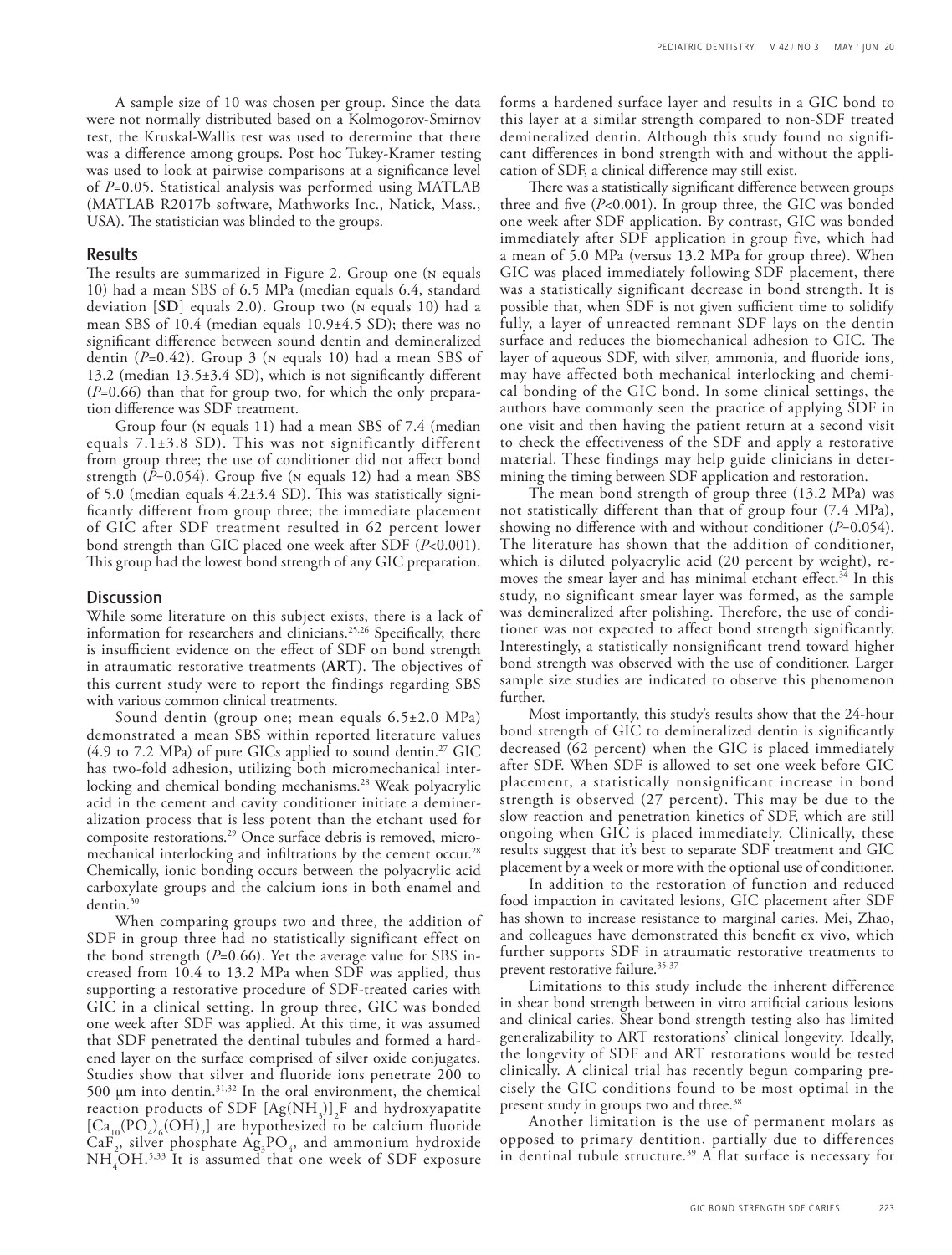reproducible SBS measurements. Given the limitations and subjectivity of using clinical carious lesions that have been ground down to a flat surface into affected dentin and a small dentin surface area available on primary dentition for creating artificial carious lesions, the decision was made to use permanent molars. Lastly, the researchers did not examine the fracture surface under microscopy. Previous studies suggest that fractures in GIC may occur in the cohesive interface, resulting in a bond strength measurement that does not reflect true adhesive failure.<sup>40</sup>

Future studies could examine the time component between SDF placement and GIC bonding. In this study, the time points studied were bonding immediately and one week later. Clinically, it may be advantageous to study bonding after other times, i.e., five minutes, 10 minutes, one day. ART restorations may be used as interim care prior to definitive restoration, while the patient matures, while waiting for conscious sedation or general anesthesia, or as a definitive restoration. Therefore, another time point that is of importance for practitioners is the bond strength of GIC after several months or years. In this study, GC Fuji IX was chosen because it is indicated for posterior restorations, which is one of the more common types of ART. However, future studies should examine the effect on bond strength of composite resins, resin-modified GICs, luting cements, and zinc oxide-based materials.

## **Conclusions**

Based on this study's results, the following conclusions can be made:

- 1. Applying glass ionomer cement to carious lesions after treatment with 38 percent silver diamine fluoride solution is supported, as this caries-arresting agent can be used without compromising bond strength.
- 2. The use of conditioner did not significantly improve the bond strength of GIC to SDF-treated demineralized dentin.
- 3. In SDF-modified GIC restorations, stronger bond strengths may be obtained by allowing the SDF to fully dry and react for a week before placing a GIC restoration.

## Acknowledgments

For their invaluable contributions to this project, the authors wish to acknowledge the California Society of Pediatric Dentistry Research Foundation; Margot Bacino, laboratory assistant, Department of Preventive and Restorative Dental Science, School of Dentistry, University of California, San Francisco, Calif., USA; Deepali Malla, international dental student, Arthur A. Dugoni School of Dentistry, University of the Pacific, San Francisco; Conrad Foo, graduate student, Department of Physics, University of California, San Diego; and NIDCR T32DE007306.

## References

- 1. U.S. Public Health Service. Oral Health in America: A Report of the Surgeon General. Rockville, Md., USA: U.S. Department of Health and Human Services; 2000.
- 2. Black GV. A Work on Operative Dentistry in Two Volumes: Volume One—The Pathology of the Hard Tissues of the Teeth; Volume Two—Technical Procedures in Filling Teeth. Chicago, Ill., USA: Medico-Dental Publishing Company; 1908:248-53.
- 3. Slayton RL, Urquhart O, Araujo MWB, et al. Evidencebased clinical practice guideline on nonrestorative treatments for carious lesions: A report from the American Dental Association. J Am Dent Assoc 2018;149(10): 837-49.
- 4. Crystal YO, Niederman R. Silver diamine fluoride treatment considerations in children's caries management: Brief communication and commentary. Pediatr Dent 2016;38 (7):466-71.
- 5. Fung MHT, Wong MCM, Lo ECM, Chu CH. Arresting early childhood caries with silver diamine fluoride: A literature review. J Oral Hyg Health 2013;1(3):117.
- 6. Zhao IS, Gao SS, Hiraishi N. Mechanisms of silver diamine fluoride on arresting caries: A literature review. Int Dent J 2018;68(2):67-76.
- 7. Mei ML, Ito L, Cao Y, Li QL, Lo EC, Chu CH. Inhibitory effect of silver diamine fluoride on dentine demineralisation and collagen degradation. J Dent 2013;41(9):809-17.
- 8. Youravong N, Carlen A, Teanpaisan R, Dahlén G. Metal-ion susceptibility of oral bacterial species. Lett Appl Microbiol 2011;53(3):324-8.
- 9. Silver S. Bacterial interactions with mineral cations and anions: Good ions and bad. Biomineralization and Biological Metal Accumulation. St. Louis, Mo., USA: Springer, Dordrecht; 1983:439-57.
- 10. Knight GM, McIntyre JM, Craig GG, Mulyani, Zilm PS, Gully NJ. An in vitro model to measure the effect of a silver fluoride and potassium iodide treatment on the permeability of demineralized dentine to *Streptococcus mutans*. Aust Dent J 2005;50(4):242-5.
- 11. Knight GM, McIntyre JM, Craig GG, Mulyani, Zilm PS, Gully NJ. Inability to form a biofilm of *Streptococcus mutans* on silver fluoride- and potassium iodide-treated demineralized dentin. Quintessence Int 2009;40(2): 155-61.
- 12. Wakshlak RBK, Pedahzur R, Avnir D. Antibacterial activity of silver-killed bacteria: the "zombies" effect. Sci Rep 2015;5:9555.
- 13. Suzuki T, Nishida M, Sobue S, Moriwaki Y. Effects of diamine silver fluoride on tooth enamel. J Osaka Univ Dent Sch 1974;14:61-72.
- 14. Chu CH, Mei L, Seneviratne CJ, Lo EC. Effects of silver diamine fluoride on dentine carious lesions induced by *Streptococcus mutans* and *Actinomycesnaeslundii biofilms*. Int J Paediatr Dent 2012;22(1):2-10.
- 15. Hiraishi N, Yiu CK, King NM, Tagami J, Tay FR. Antimicrobial efficacy of 3.8% silver diamine fluoride and its effect on root dentin. J Endod 2010;36(6):1026-9.
- 16. Chu CH, Lo EC, Lin HC. Effectiveness of silver diamine fluoride and sodium fluoride varnish in arresting dentin caries in Chinese preschool children. J Dent Res 2002;81  $(11):767-70.$
- 17. Llodra JC, Rodriguez A, Ferrer B, Menardia V, Ramos T, Morato M. Efficacy of silver diamine fluoride for caries reduction in primary teeth and first permanent molars of schoolchildren: 36-month clinical trial. J Dent Res 2005; 84(8):721-4.
- 18. Tan HP, Lo EC, Dyson JE, Luo Y, Corbet EF. A randomized trial on root caries prevention in elders. J Dent Res 2010; 89(10):1086-90.
- 19. Gao, SS, Zhao IS, Hiraishi N, et al. Clinical trials of silver diamine fluoride in arresting caries among children: A systematic review. JDR Clin Trans Res 2016;1(3):201-10.